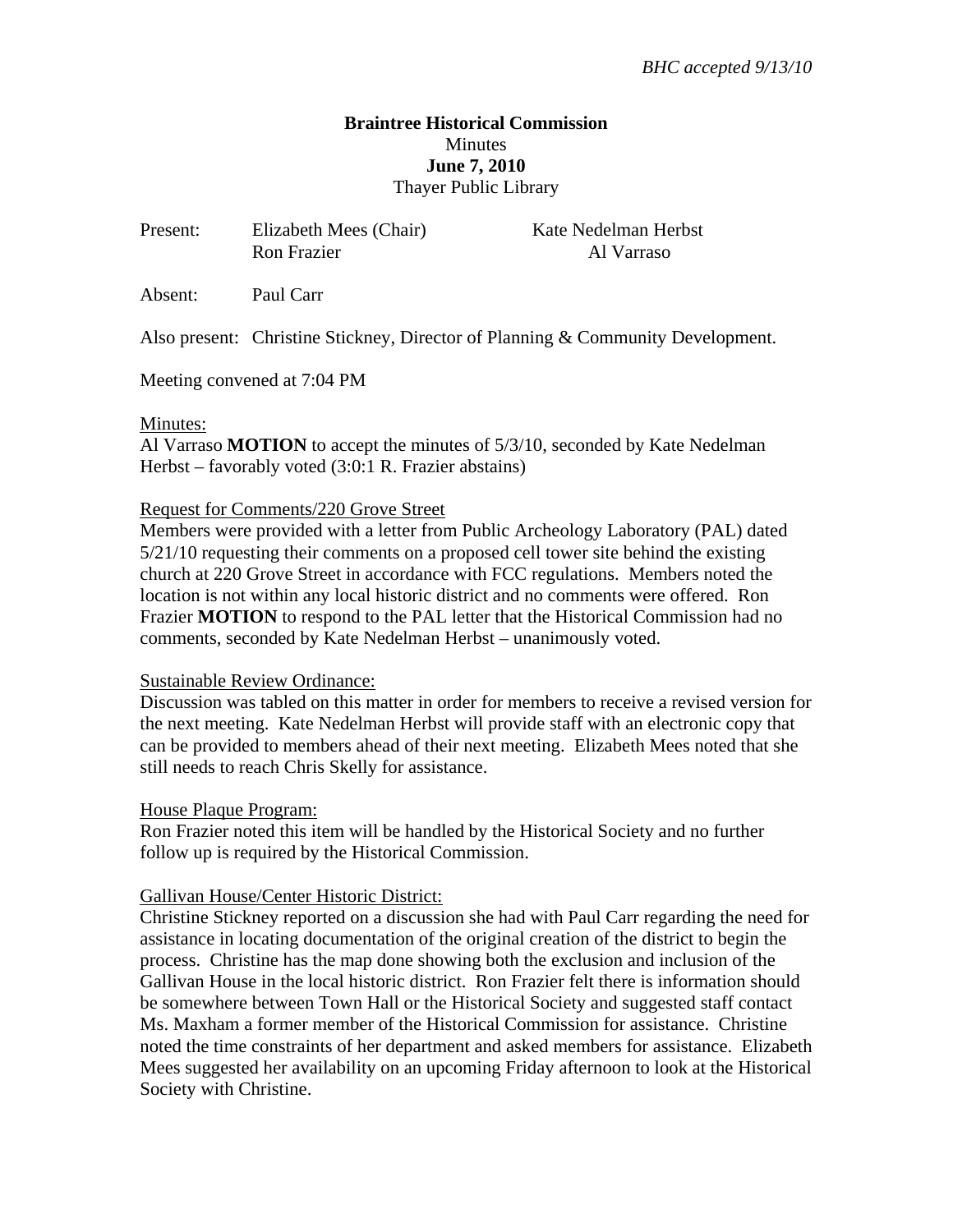## Page 2 BHC Minutes 6/7/10

### Old Thayer Library:

Christine reported that not much has changed since last month; the contract is still being worked on to provide it to Bargman and Hendrie. In addition she added that Mayor Sullivan had a recent conversation with Congressman Lynch as to the progress for seeking federal funds for the restoration. Elizabeth Mees informed members of a recent trip to Washington in which she visited similar buildings that faced challenges with ADA access and public restrooms – she was able to photograph some of the innovative designs to share with the architects as possible considerations.

## Elm Street Cemetery:

Christine informed members of a Globe reporter that is writing a story on the cemetery – she asked Ron Frazier to speak with him regarding some of his questions. Members questioned the progress of Barbara Donohue and Christine reported she is has been keeping the office informed on her progress. The Chicora Foundation out of South Carolina will be visiting the site relative to their subcontracting with her for the stone assessment survey and conditions. The Foundation will be here July 20-23 at the cemetery site; prior to their arrival they have required a questionnaire be answered – Christine will try and answer all questions with the help of the cemetery superintendent but she may be contacting members for assistance on the historical background. Ron Frazier asked if Ms. Donohue will be making a public presentation of her findings. Christine said she would check the scope of work and if not in it ask her about the possibility. Elizabeth Mees thought it could be tied into the Braintree Resolves that occurs in the fall – a great opportunity to showcase the cemetery and the resolves. Christine also informed members of an inquiry regarding past funding from the Department of Conservation Resources relative to a grant for the cemetery and the application to the National Registry. Ron Frazier noted his recollection of the grant and directed staff to consult with Alan Weinberg who had overseen it at the time.

## Other:

Ron Frazier questioned the status of the CPA applications; Elm Street cemetery additional funding and the Historic Inventory. Christine noted that the CPA approved the 3,000 for Elm Street and there had been discussion on the Inventory that postponed action. She noted that both committees made need to meet and discuss jointly – she suggested that the meeting of 9/13 is the same night as the CPA and she will schedule. Christine noted that the BHC may need to provide history on the inventory in Town and how past funding with Town Meeting had occurred. Ron Frazier explained some of the past history and agreed to discuss with CPA on 9/13 but stressed the importance and charge of the Historical Commission in getting these underway. Discussion turned to the possibility of getting the inventory forms on line for the public to view. Christine acknowledged this maybe a possibility if she can locate the forms and seek assistance from the IT folks at BELD. In addition she reminded members of last month's discussion of a historic survey, summer help is available to get this underway if members can forward questions they would like to see on the survey. Ron Frazier urged Christine to